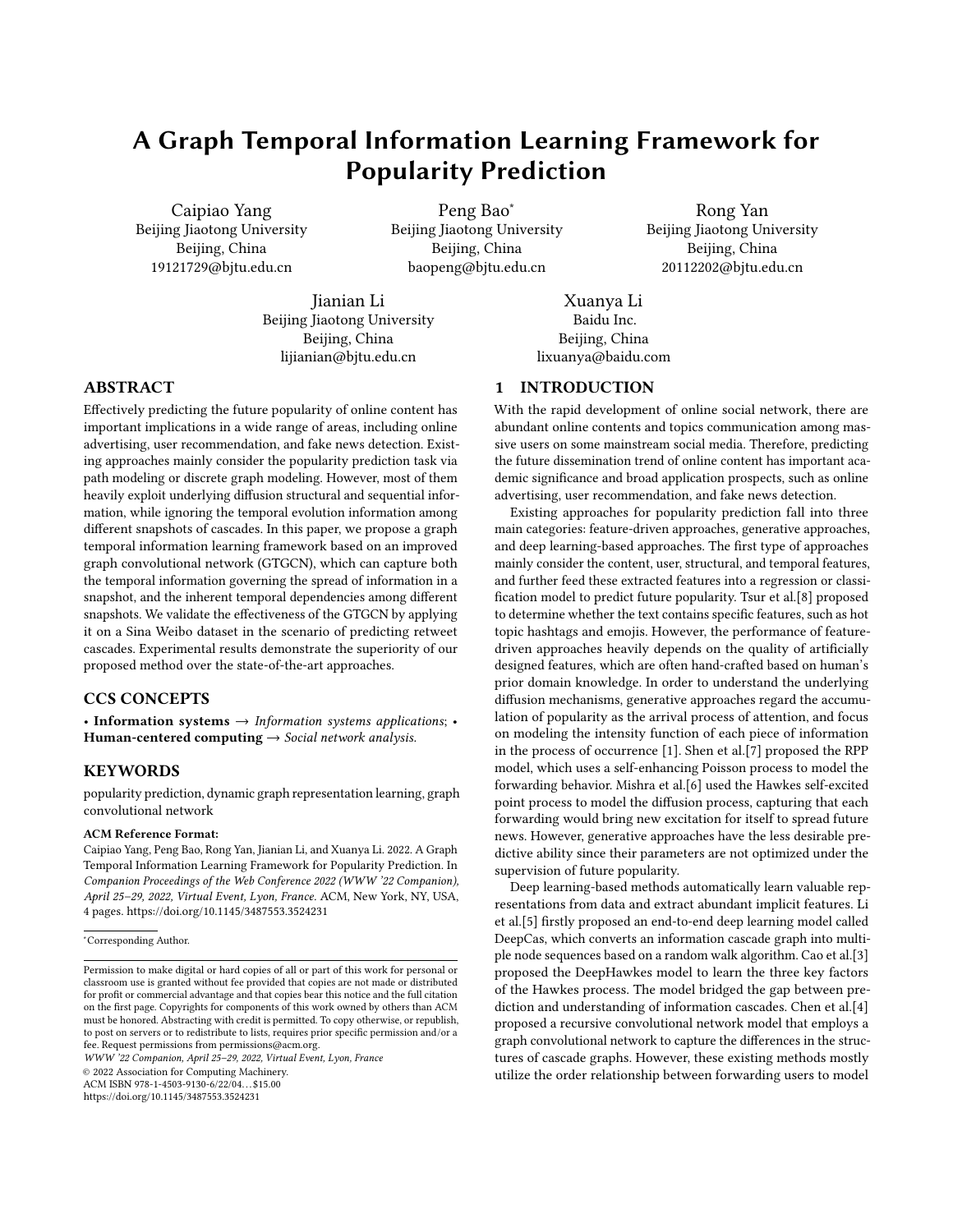

Figure 1: The framework of GTGCN

the sequential information, while largely ignoring the impact of temporal information on popularity prediction.

In this paper, we propose a novel graph temporal information learning framework based on an improved graph convolutional network called GTGCN. The framework first leverages a functional time encoding technique to deal with the timestamp information. Then, GTGCN improves the graph convolutional network to efficiently utilize underlying structural and temporal information in one snapshot by aggregating the time-encode features. Finally, we incorporate temporal encoding into a gated neural network to obtain temporal information among different snapshots. We verify the effectiveness of GTGCN by applying it to the Sina Weibo dataset in the scenario of predicting retweet cascades. Experimental results demonstrate that the proposed GTGCN significantly improves the ability of prediction and outperforms the state-of-the-art approaches for popularity prediction.

#### 2 THE METHOD

The proposed GTGCN framework aims to capture the temporal evolution information in one snapshot and the dependencies among discrete graph sequences in the process of information diffusion. The framework is mainly divided into three components: temporal encoder, improved graph convolutional network, and temporal

gated recurrent network. The overall framework is presented in Figure 1.

## 2.1 Temporal Encoder

The dissemination process of information cascade can form a complex diffusion network. Therefore, we define g to represent the diffusion graph structure at each time span. For simplicity, we divide the observation window  $[0, T)$  into *n* disjoint fine-grained time intervals. The whole cascade graph G can be described as:

$$
G = \{g_1, g_2, ..., g_i, ..., g_n\}
$$
 (1)

The snapshot of cascade graph  $q_i$  that contains abundant diffusion information at time interval  $t_i$  can be represented as a shorthand  $g_i = \{u, e, t\}$ , where u, e and t respectively represent the users sets, edge sets, and the timestamps when the retweeting occur. Given the fixed prediction time window  $\Delta t$ , our task is to predict the increment size  $\Delta S$  of users. The final predictive target is computed as  $\Delta S = |u^{T+\Delta t}| - |u^T|$ .

For each snapshot, existing works only consider modeling its structural features at the slice moment, neglecting its evolution process within the time interval. To capture the temporal information in each subgraph, we adopt the functional time encoding technique based on the classical Bochner's theorem from harmonic analysis referring to the TGAT[\[9\]](#page-3-8) approach. When a cascade is retweeted gradually, the influence of each forwarding will appear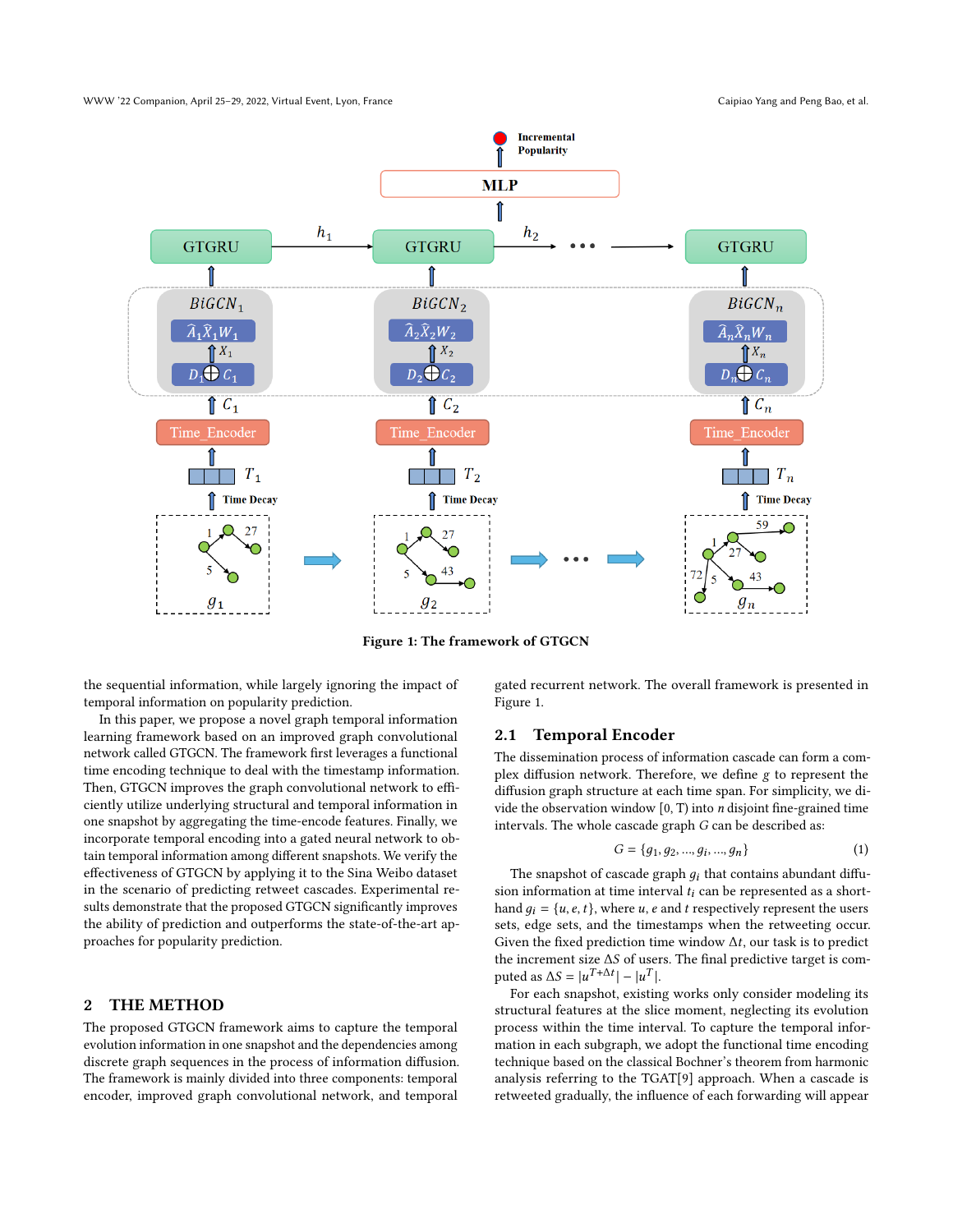as decay effect over time. Therefore, considering the time decay, the emergence timestamp *t* of each node can be optimized to  $t' = t_i - t$ where  $t_i$  is the split time point. We can use the equation below to encode the temporal information and acquire the representation matrix on all timestamps in a snapshot:

$$
t2v(t) = \sqrt{\frac{1}{d}} \left[ \cos\left(w_1 t\right) \sin\left(w_1 t\right), \dots, \cos\left(w_d t\right) \sin\left(w_d t\right) \right] \tag{2}
$$

where  $d$  controls the dimension of generated time vectors, and  $w_i$ is the hyperparameter.

In each snapshot  $g_i$ , we use  $T_i$  to represent the total timestamp matrix in  $g_i$  after the time decay processing. Then, we feed  $T_i$  into time encoder and obtain the feature representation matrix  $C_i$ :

$$
C_i = t2v(T_i) \tag{3}
$$

# 2.2 Improved Graph Convolutional Network

Graph convolutional network can effectively extract the structural information of each graph and merge these information in the representation matrix of the graph. In order to model the temporal information in the snapshot preferably, we propose an improved GCN model, which simultaneously models temporal dependencies and structural features by incorporating temporal representation vectors. Firstly, we design an initialization feature matrix  $\hat{X}$ , which adds the degree matrix  $D_i$  to the temporal feature matrix  $C_i$ .

The cascade graphs in social network are usually dynamic directed graphs. However, the classical GCN methods cannot be applied for cascades modeling since they focus on fixed and undirected graphs. To solve the problem, we employ the bi-directional graph convolutional network to deal with the directed graphs as Bian et al. proposed in [\[2\]](#page-3-9). The Bi-GCN layer is calculated as follows:

$$
Bi-GCN\left(H_t^l, \widehat{A}\right) = \sigma\left(\hat{A}\hat{X}W^l\right),\tag{4}
$$

where  $\hat{A} = A + I$ , which combines the adjacency matrix A and selfloops matrix  $I$  to perform graph convolution operation,  $H_t^0 = \hat{X},$ and  $W_l$  represents the parameter matrix of the  $l$ -th layer.

Finally, a multi-layer Bi-GCN with the following layer-wise propagation rule:

$$
H_t^{l+1} = Bi\text{-}\text{GCN}\left(H_t^l, \widehat{A}\right),\tag{5}
$$

where  $H_t^l$  is the hidden feature representation of the  $l$ -th layer GCN operation.

To guarantee the algorithm performance, two layers model is adopted in our experiment to capture more implicit structural and temporal information.

# 2.3 Temporal Gated Recurrent Network

The RNNs is an optimal choice to model the temporal dependence of diffusion dynamics. Gate Recurrent Unit (GRU) is a stable and powerful variant of RNNs. More specifically, update gate  $z_t$  ignore some unimportant information and merge some information from input.

$$
z_t = \sigma \left( W_z \mathbf{x}_t + U_z \, \mathbf{h}_{t-1} \right),\tag{6}
$$

where  $x_t$  represents the convolution result of each snapshot  $H_t^{l+1}$ ,  $\sigma(\cdot)$  is the sigmoid activation function.  $W_z$ ,  $U_z$  are GRU parameters learned during training.



Figure 2: The architecture of GTGRU

Reset gate  $r_t$  remembers the current state and adds it to the hidden layer representation, which can be represent as follow:

$$
r_t = \sigma \left( W_r \mathbf{x}_t + U_r \, \mathbf{h}_{t-1} \right). \tag{7}
$$

Similarity,  $W_r$ ,  $U_r$  are GRU parameters learned during training. The actual activation of hidden state  $\tilde{h}_t$  is then computed by

$$
\tilde{h}_t = \tanh\left(Wx_t + U\left(r_t \odot h_{t-1}\right)\right),\tag{8}
$$

where

$$
\mathbf{h}_t = (1 - z_t) \odot \mathbf{h}_{t-1} + z_t \odot \tilde{h}_t. \tag{9}
$$

Note that ⊙ represents element–wise product,  $W, U$  are learnable parameters.

The features and attributes of the cascade evolve over time among different snapshots. We propose a variant of the gated recurrent network to acquire the temporal dependencies in the evolution procedure and model the implicit dynamic information. First, we utilize the temporal encoder to acquire the representation vector on the time span  $T$ . Then, the feature vector is activated by sigmoid function and we combine the result with input  $x_t$  to form a time  $gate t_i$ .

$$
t_i = \sigma \left( W_t x_t + \sigma \left( U_T * t2v(T) \right) + b \right), \tag{10}
$$

where  $W_t$  and  $U_T$  are learnable parameters.

Finally, we incorporate the novel time gate  $t_i$  to the hidden state, which can be represent as follow:

$$
\tilde{h}_t = \tanh(Wx_t \odot t_i + U(r_t \odot h_{t-1})) \tag{11}
$$

By designing the temporal gate, it is efficient to model the temporal dependencies among the evolution information. The architecture of the temporal gated recurrent network is shown in Figure 2.

The node representation matrix in the final graph is obtained by concatenating the representation vector of its final hidden layer with the graph convolution matrix.

Afterwards, we use sum pooling to aggregate the node representation to graph representation. Finally, the incremental popularity of the cascade can be predicted by a multi-layer perceptron.